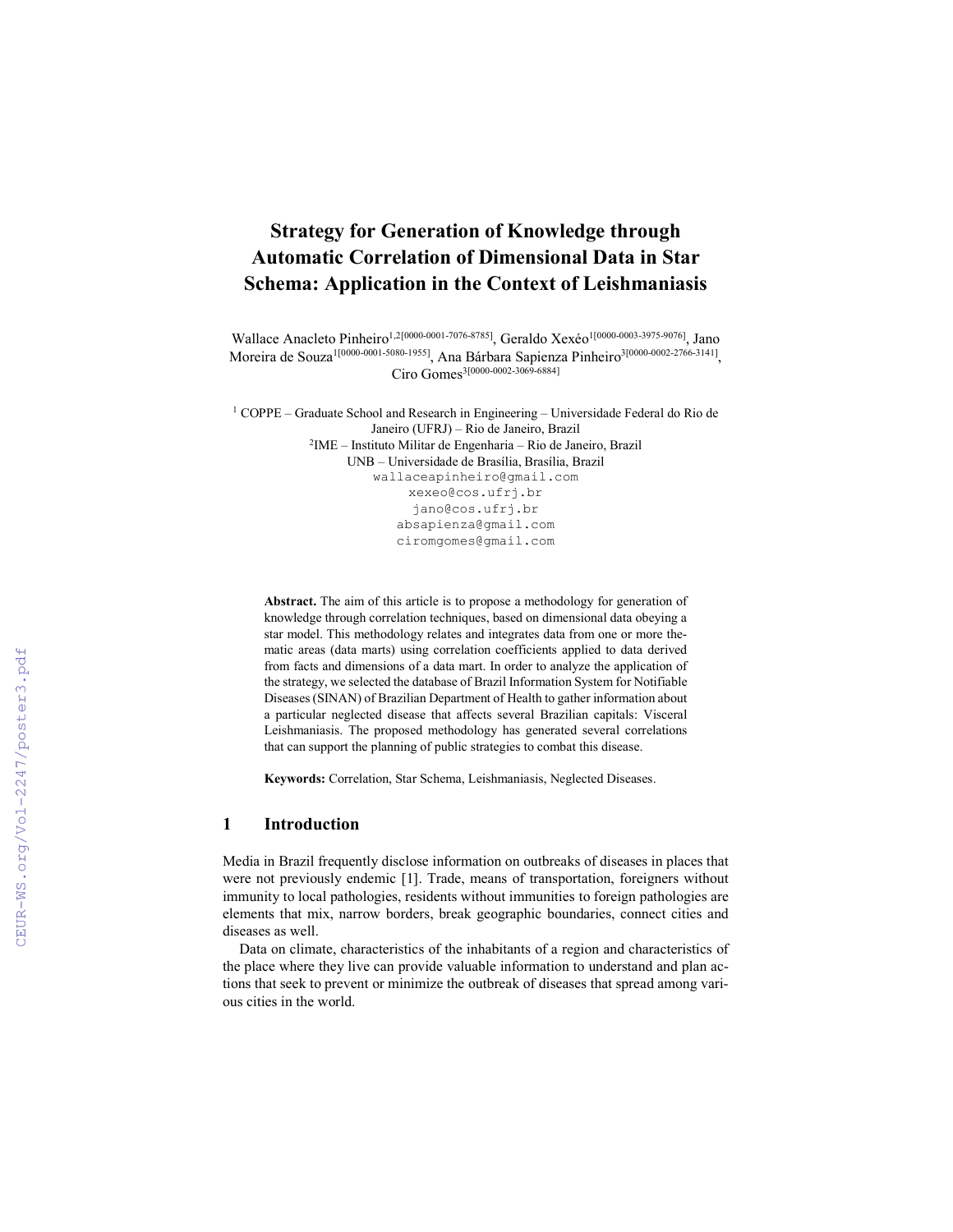Thus, this article proposes the use of correlation techniques on data related to a neglected disease that affects several Brazilian cities and municipalities: Visceral Leishmaniasis. From 2007 to 2015, in Brazil, the annual average number of reported cases related to all types of leishmaniasis exceeded 20,000 notifications, of which 4,000 notifications reported visceral leishmaniasis. According to some authors [2], there is an increasing urbanization of some types of Leishmaniasis in certain Brazilian cities. In the case of a vector-borne parasite (ex.: sandflies), some indicators may be essential for the survival of the parasite and the vector considering the environment. The vector, in particular, requires the presence of some freshwater source (rivers, lakes, etc), having an area of action of only some hundreds of meters from these sources, due to its small size. It is a hematophobic insect, also known as sandfly. With this knowledge, some authors [3] report that increased temperature and rainfall precipitation contribute to the appearance of new cases of leishmaniasis. Other authors [4] believe that the dry climate and low altitudes contribute to the presence of the disease, since they benefit the presence of the vector.

Therefore, considering the increasing acting range of vector, and that the disease occurs in different clinical forms, from the tegumentary to the visceral, several cities in the American continent, especially some Brazilian cities, are vulnerable to this growing epidemiological problem [5]. Although there are different types of leishmaniasis, depending on the parasite and the immunity of the individual, the process of contagion is, basically, the same. Deforestation, climate change, the reservoir with several hosts, the peri-urban area, ecological tourism, among others, are some risk factors. It is estimated that there are two million new cases of leishmaniasis in the world each year [6], mainly in third world countries.

This work proposes that the notification data on Visceral Leishmaniasis stored in Brazil Information System for Notifiable Diseases (SINAN) of Brazilian Department of Health be correlated, seeking to relate characteristics of the affected population with the increase or decrease in the number of cases. It also proposes to correlate data from SINAN with data on climate provided by Brazilian Institute of Research and Forest Studies (IPEF). Thus, we intend to obtain an overview of possible links between factors that may contribute to the increase or reduction of the number of cases of leishmaniasis according to each region.

In this work, we do not discuss the use of causality techniques, we only analyze correlations between data and their coherence.

The rest of this work is organized as follows: Section 2 presents the related works, Section 3 presents the experiments configuration, Section 4 presents results and Section 5 shows the final considerations and the proposals for future work.

## 2 Related Work

SINAN is a system provided by Brazilian Department of Health that stores data on compulsory notification diseases or injuries in Brazil [7]. It provides historical data, allowing them to be analyzed on different aspects. Some works use SINAN data to relate diseases or injuries with climatic factors or characteristics of a region or work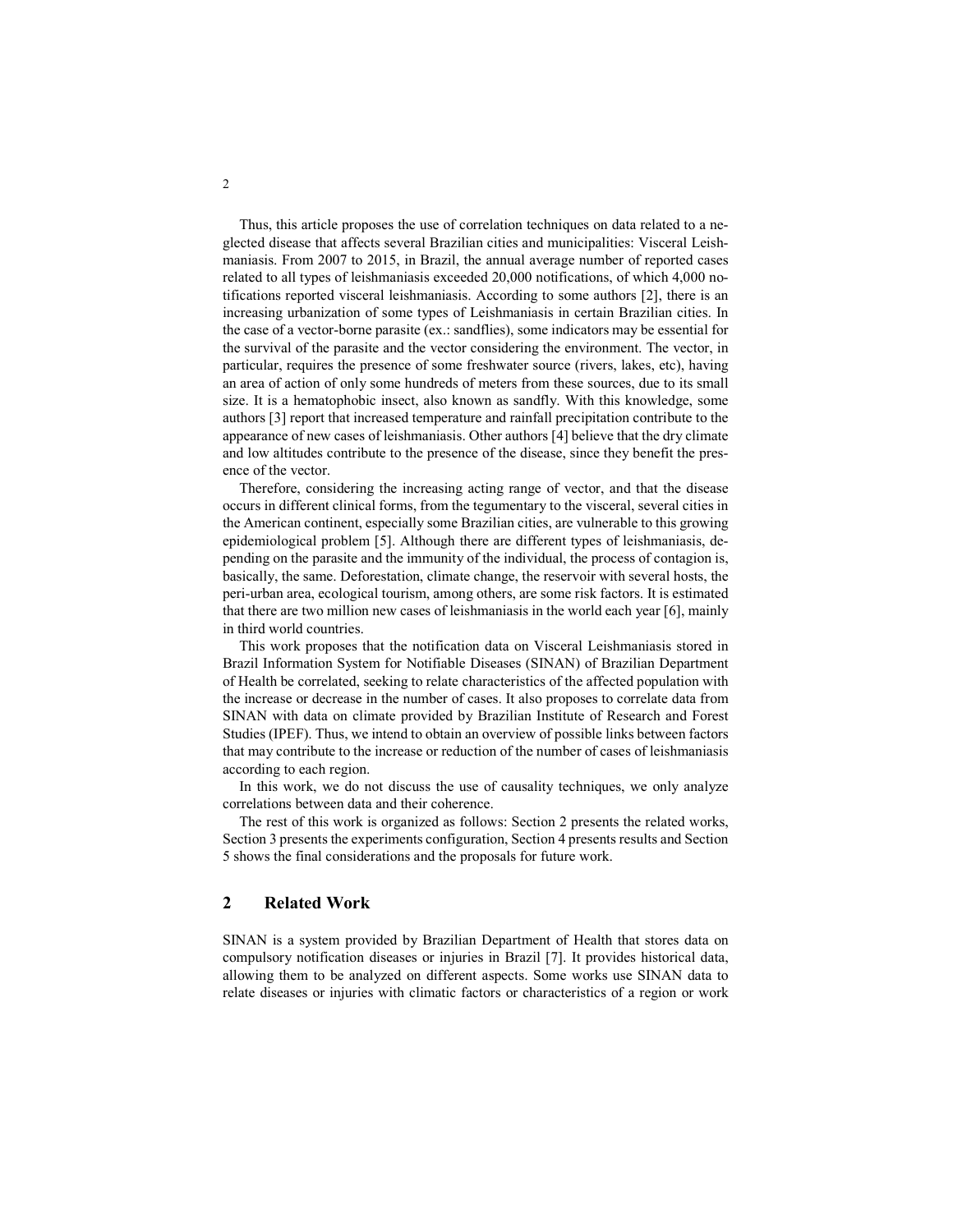[3], [8]. However, these studies use specific models to relate data in specific regions, not using correlation factors for a broader analysis.

In the area of information technology, some researchers [9] [10] cite data mining techniques that can be used in different types of databases, including data marts and data warehouses, such as trees Bayesian classification, association rules (correlation), neural networks, clustering, and genetic algorithms.

There are studies aimed at correlating datasets that represent multidimensional distributions using correlation coefficients, such as Pearson coefficient [11]. Correlation is done using characteristics of the distribution, such as linearity and non-linearity. These works are not related to dimensional modeling used in a data warehouse (dimension and fact), but addresses multi-dimensional data distributions. However, we did not find in literature works that perform correlation formed by combining a dimension of a star schema with time dimension from fact metrics.

### 3 Experiment Configuration

The approach proposed in this work can be applied in different areas of knowledge, since information be stored in a star schema based repository. Thus, we decide to apply it in the context of tropical neglected diseases and climate, a relevant topic, since the world is passing through many climate changes, while some tropical neglected diseases are spreading in new regions [2], [4], [5].

This work materializes the proposed strategy using data from SINAN of Brazilian Department of Health, available at: http://portalsinan.saude.gov.br/, and data from Brazilian Institute of Research and Forestry Studies (IPEF), available on the website: http://www.ipef.br/geodatabase/. Both SINAN and IPEF provide their data in file format. It was chosen to extract data on a specific neglected tropical disease: Visceral Leishmaniasis.

Leishmaniasis data, extracted from SINAN, were combined with climatic data on Brazilian municipalities, extracted from IPEF, in a single data repository with two data marts that served as basis for correlations.

Fig. 1 presents an overview of the process executed for creation of the dimensional database, and the element highlighted in gray corresponds to the components of the solution proposed in this work.

In this context, we executed the task of obtaining the data through an ETL process, using Pentaho Data Integration tool, Community version [12]. Extraction-Transformation-Load (ETL) tools, such as Pentaho, are widely used to integrate data from heterogeneous sources.

After passing through the ETL process, Data Correlation and Filtering module calculated the correlations. The implementation used Python 3.6 language and MicroStrategy Desktop 10.8.0 tool.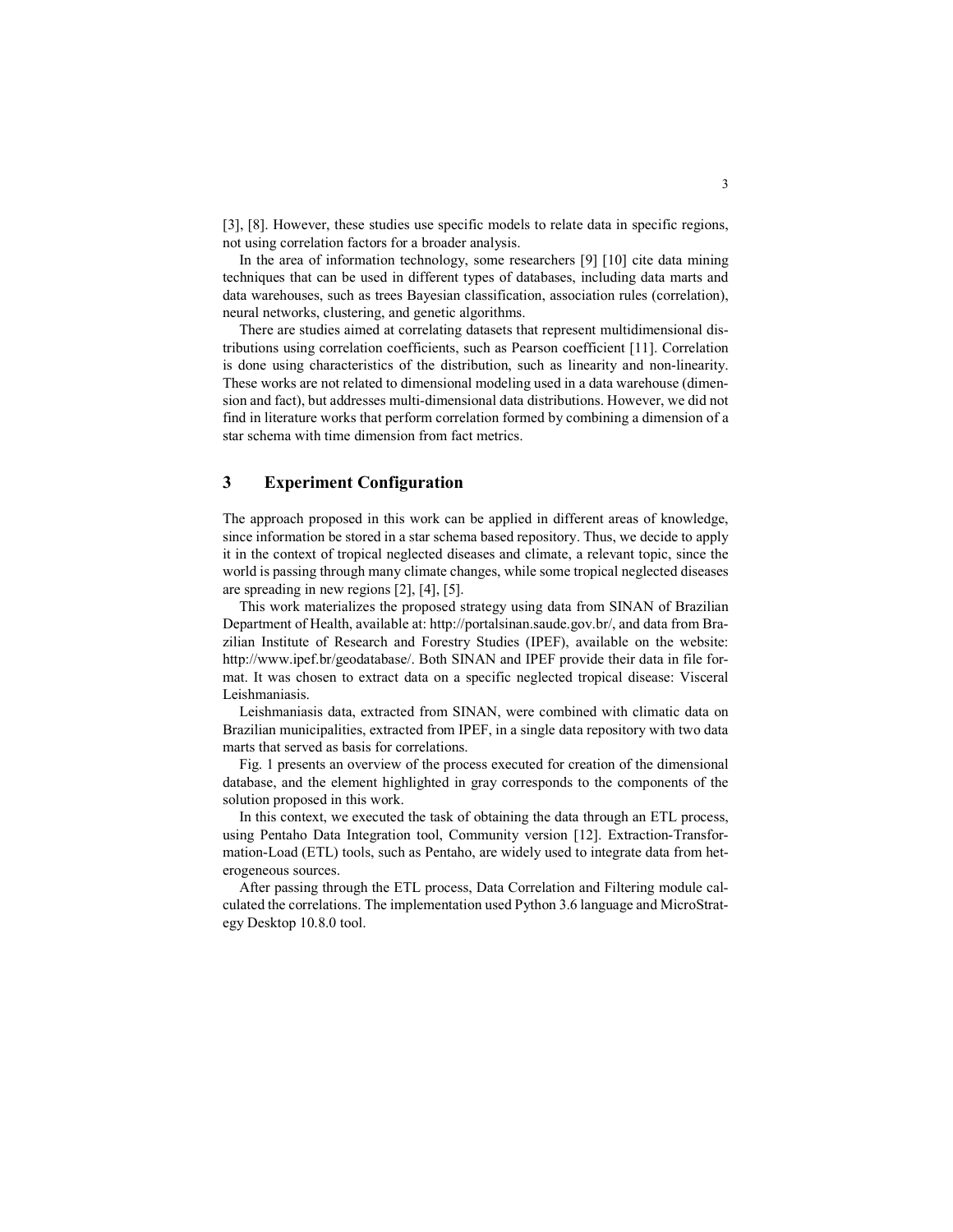

Fig. 1. – Proposed Architecture

Once stored in the database following the specification of a star schema, the proposed solution processed data in order to provide the correlations between the modeled dimensions. The number of processed data is showed in Table 1. It is possible to notice that few registers from the queries generate a large number of correlations.

| Table 1. Quantity of Processed Data          |    |
|----------------------------------------------|----|
| Description of the Result                    | Qı |
| r of Registers involving Climate Fact (IPEF) |    |

| Description of the Result                                 | Quantity |
|-----------------------------------------------------------|----------|
| Number of Registers involving Climate Fact (IPEF)         | 1500     |
| Number of Registers involving Notification Fact (SINAN)   | 6590     |
| Number of Correlations - Intra SOLs (Climate Fact)        | 1500     |
| Number of Correlations - Intra SQLs (Notification Fact)   | 87740    |
| Number of Correlations - Between SOLs (Climate Fact)      | 3750     |
| Number of Correlations - Between SQLs (Notification Fact) | 82496    |
| Number of Correlations - Between Facts                    | 73000    |

#### 4 Results

Using the implementation discussed in previous sections, we have processed data stored on Leishmaniasis considering the period from January 2016 to December 2016 of Brazilian capitals. We considered only correlations greater than 50% (direct or inverse), having a significance level of at least 1%.

Fig. 2 shows the correlations found during this process. The label of the nodes identifies the correlated data, the size of the nodes as well as the width of the arcs are related to the number of correlations of the node, the color of the arcs represents the intensity of the correlation (the greater the intensity of the red, closer to the lower value of the correlation filter; while this, the greater the green intensity, the closer the upper value of the correlation value). Arrows indicate the direction of correlation. Names in the graph correspond to Brazilian capitals. Numbers ranges are related to age groups. Code *B550* corresponds to the International Code of Diseases (ICD) for Visceral Leishmaniasis (total cases). Some details of these correlations are discussed in the next paragraphs.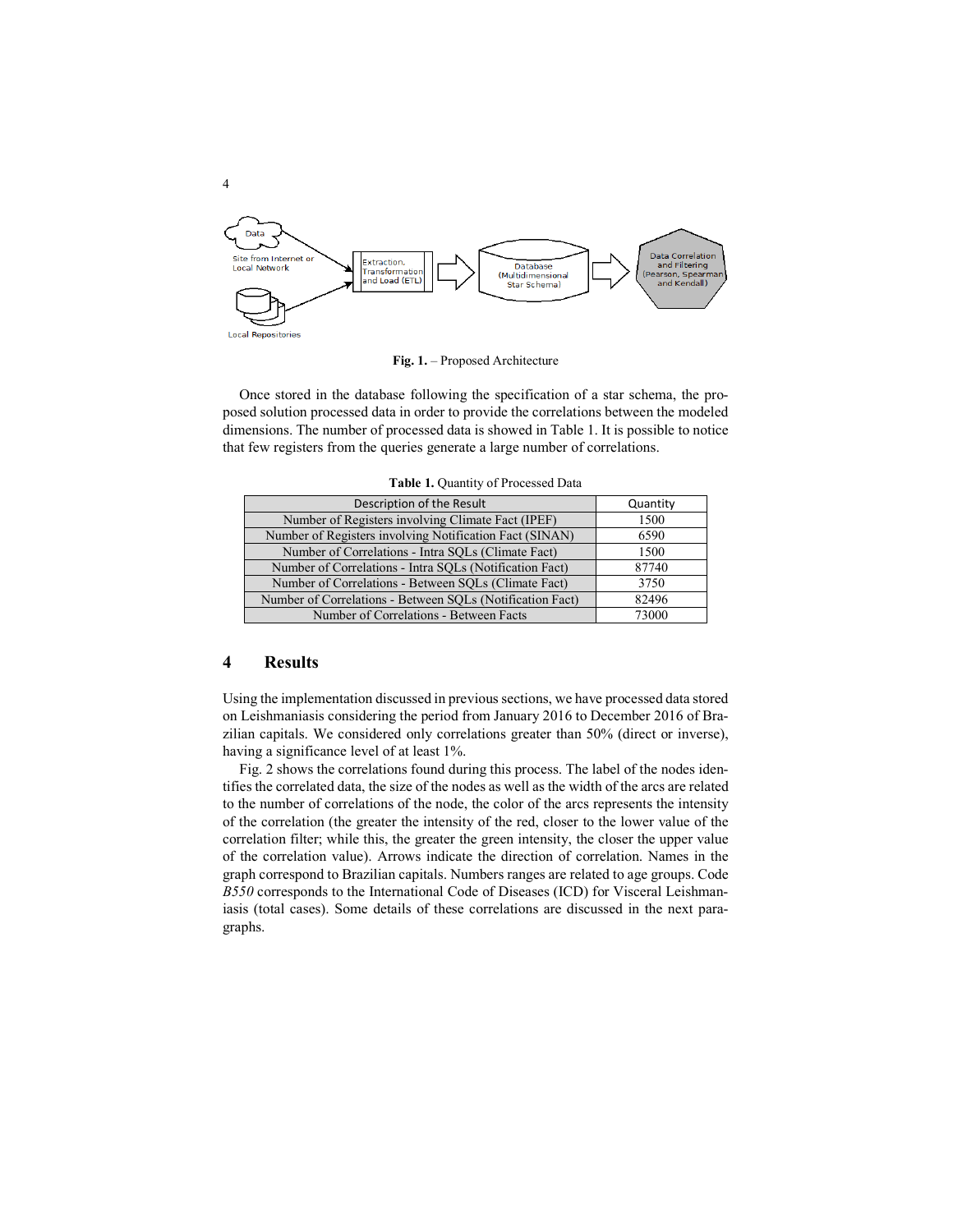

Fig. 2. – Correlations

Fig. 3, which details some correlations presented previously about temperature, rainfall index and number of cases among Brazilian capitals (these data are from two different data marts). Considering temperature, the highest value occurs between Palmas and Fortaleza (value of approximately 86%). When analyzing the rainfall indexes, the highest correlation values are obtained for Fortaleza and Aracaju (48%). Considering the relationship between the case number, it is observed that Fortaleza and Palmas are correlated (value slightly above 50%).

It is possible to observe that correlations 1 and correlations 3 contains Fortaleza and Palmas. These results suggest that, in the case of these two capitals, the temperature variation influences more the variation of the number of cases than the rainfall index.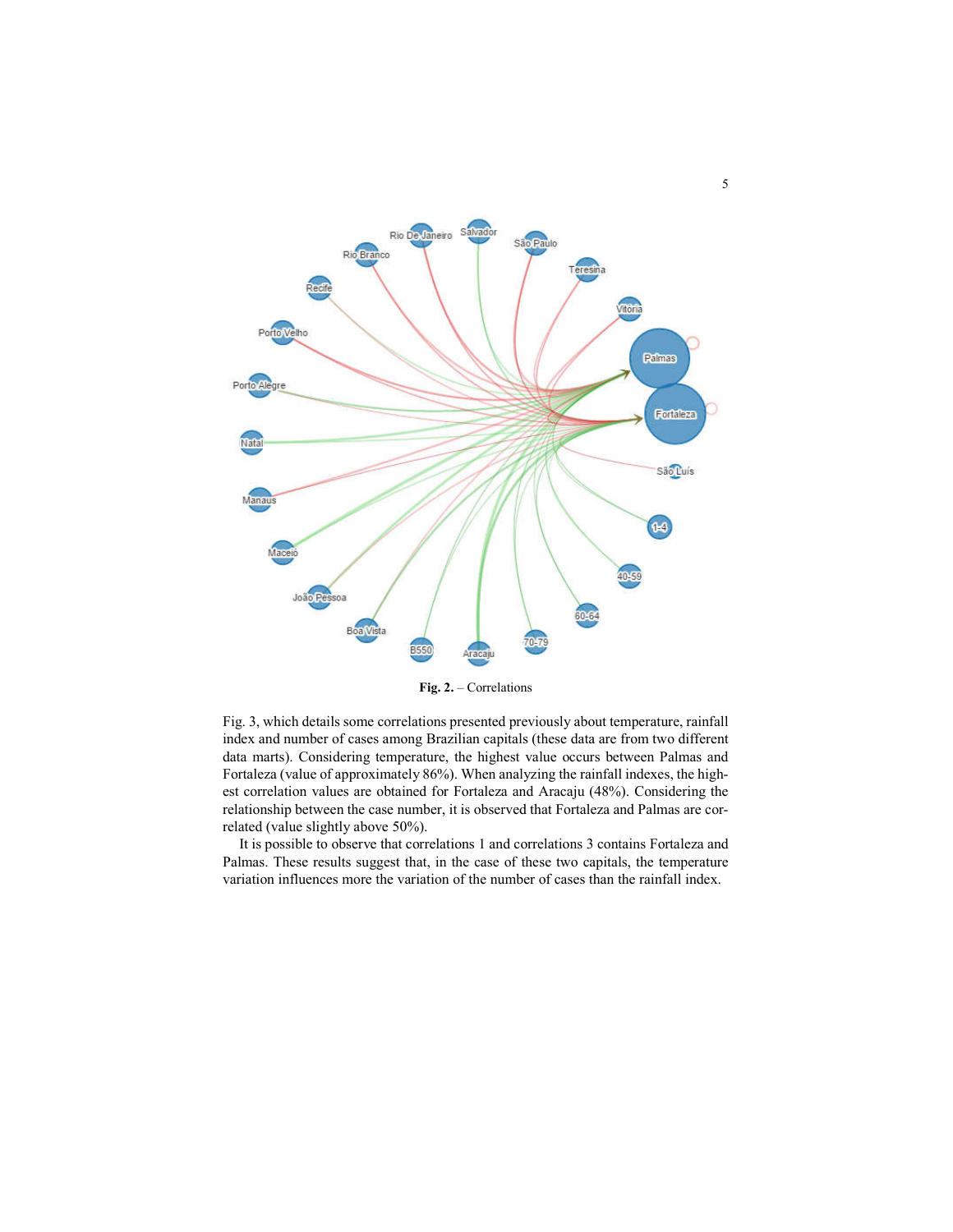

Fig. 3. Correlations for Temperature (Correlations 1), Correlations for RainFall Index (Correlations 2) and Correlations for Number of Cases (Correlations 3)

However, if we look at the other spectrum of correlation, that is, the inverse correlations, we can see that there is an inverse correlation higher than 70% between the number of cases in Palmas and the rainfall index of several capitals, including Palmas, observed in the self-relationship, as shown in Fig. 4.

This shows that in times of less rainfall, the number of cases in Palmas tends to increase. As seen earlier, higher temperatures also increase the number of cases in this region, providing a picture of the most critical periods in which vector-control measures should be taken. This, in a first moment, is not in agreement with the view presented by certain authors [3] that with increasing humidity there is an increase in the number of cases, but corroborates the view presented by others [4] who believe that Leishmaniasis is related to dry climates. In this scenario, the great advantage of the proposed strategy is to be able to base its observations on a large number of data from all notifications of Visceral Leishmaniases cases, considering Brazilian territory and not just local information.



Fig. 4. – Inverse correlations considering rainfall index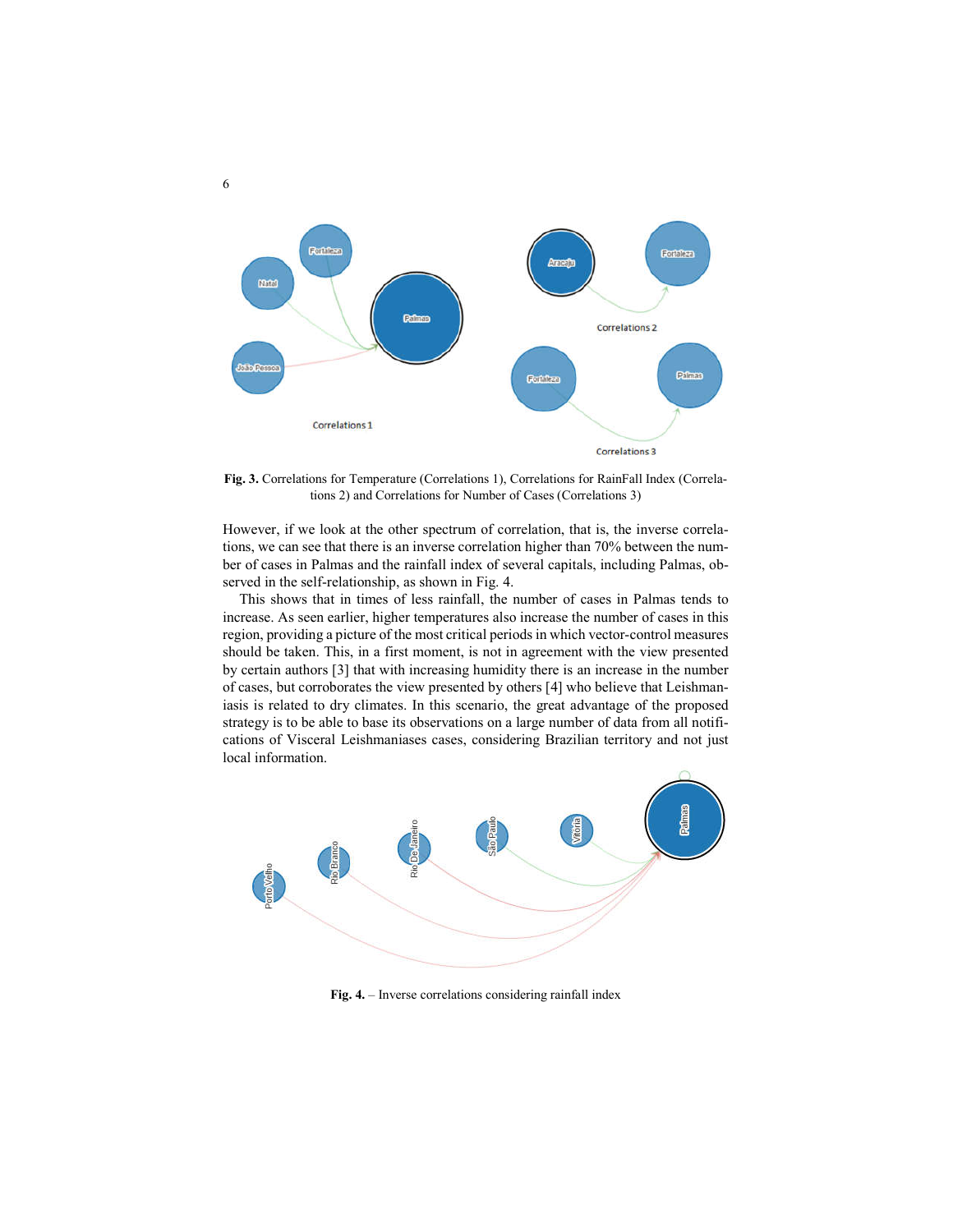Another possible analysis involves data from two different tables of the data mart for notifications, it is verified that there is a correlation higher than 50% between cases of leishmaniasis in Fortaleza for 60 to 64 age range, shown in Fig. 5. This can guide the planning of public policies to combat this disease in this place. Thus, it is possible to observe that, from a visual analysis of the correlation graph, several information can be obtained, providing information for potential assertive strategies by decision makers.



Fig. 5. Correlations between Fortaleza and Age Range

## 5 Final Considerations

Correlations between dimensions or their data can aid in generating new insights as they provide measurements of relationships over data marts that normally store a large amount of data.

The analysis of correlations of Brazilian capitals brought some relevant information: in some regions there was a direct relation between temperature and number of cases and an inverse relationship between rainfall index and number of cases. It is also possible to associate variation of the number of cases with specific age groups. These data could be used to guide public policies in Brazilian capitals, aiming to support the epidemiological control of leishmaniasis.

It is worth mentioning that previous studies on correlations involving Leishmaniasis have focused on specific sites, evaluating factors such as: climate (for example: rainfall and temperature) and population characteristics. However, a broader view that correlates a large volume of data provides a new light on this subject, since temperature, rainfall index and population characteristics are only some of the factors that may contribute to increase the number of cases of this disease.

Therefore, future studies will add new information from data sources considering other neglected diseases. The objective will be to analyze, in addition to correlations between the factors presented in this study, the effect of coinfections on evolution of diseases; in particular those transmitted by vectors.